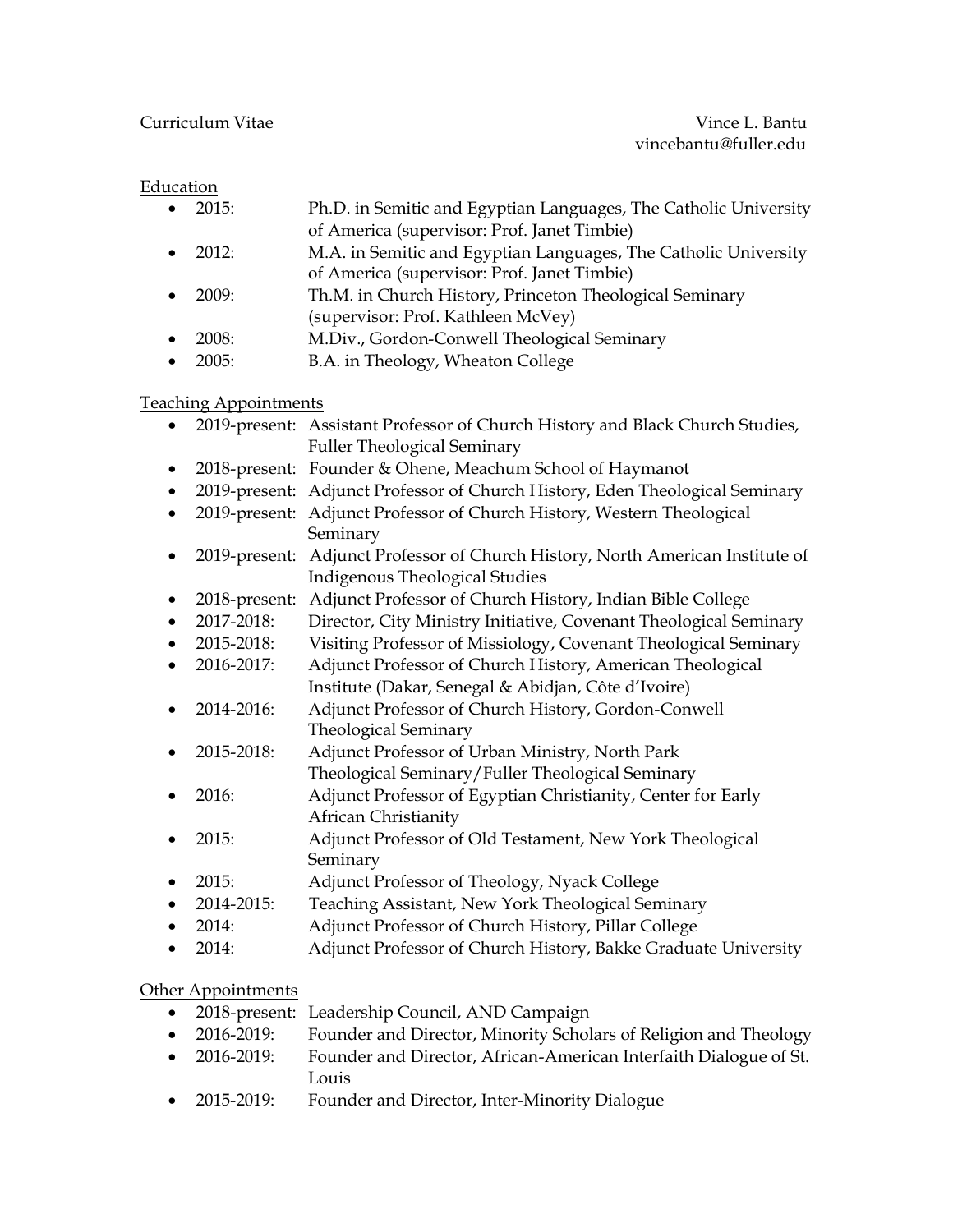- 2016-2018: Board member, Jude 3 Project
- 2012-2015: Co-founder and member, Theological Committee, Christian Community Development Association (http://www.ccda.org)

#### Grants & Awards

• 2014-2015: Doctoral Fellowship, The Forum for Theological Exploration

#### Books

- Forthcoming: *Gospel Haymanot: A Constructive Theology and Critical Reflection on African and Diasporic Christianity*. Urban Ministries International.
- Forthcoming: *Multitude of All Peoples: Exploring the Multiethnic Roots of Christianity*. InterVarsity Press Academic (*Missiological Engagements* series).

#### Articles

|           | 2018: | "Orthodoxy in Global Perspective: The Reception of Nicene         |
|-----------|-------|-------------------------------------------------------------------|
|           |       | Theology in the Syriac World." In Faith and the Academy, Vol. 3.1 |
|           |       | $(2018)$ , 20-22.                                                 |
| $\bullet$ | 2016: | "The Decline of Nubian Christianity under Islam." In Africanus    |
|           |       | Journal 8.2 (2016), 13-24.                                        |
| $\bullet$ | 2014: | "Jeremiah's Vision of Shalom." In Conspire Magazine, Vol. 6.2     |
|           |       | $(2014)$ , 16-18.                                                 |
| $\bullet$ | 2013: | "The Ministerial Significance of Early Syriac Theology."          |
|           |       | In Ex Auditu (2013), 137-55.                                      |
|           | 2013: | "Cultivating Autochthonous Leadership: Why Ministry in Under-     |
|           |       | Resourced Communities Should be Led from Within."                 |
|           |       | In CCDA Theological Journal (2013), 43-49.                        |
|           | 2012: | "A View of Athens from Jerusalem: The Attitude toward             |
|           |       | Education in early Christianity."                                 |
|           |       | In CCDA Theological Journal (2012), 3-16.                         |
|           |       |                                                                   |

#### Reviews

• 2018 Review of Justo González, *The Mesitzo Augustine: A Theologian Between Two Cultures* (Downers Grove, 2016), in *Presbyterion* 45.

#### Convened Meetings

- Society for Gospel Haymanot Annual Meeting, Chicago (October, 2020)
- "African-Americans & Theology," Covenant Theological Seminary, St. Louis (August, 2018)
- City Ministry Initiative Annual Conference (2018, Covenant Theological Seminary, St. Louis)
- Minority Scholars of Religion & Theology Annual Student Conference (2019, St. Louis University, St. Louis; 2018, Concordia Theological Seminary, St. Louis)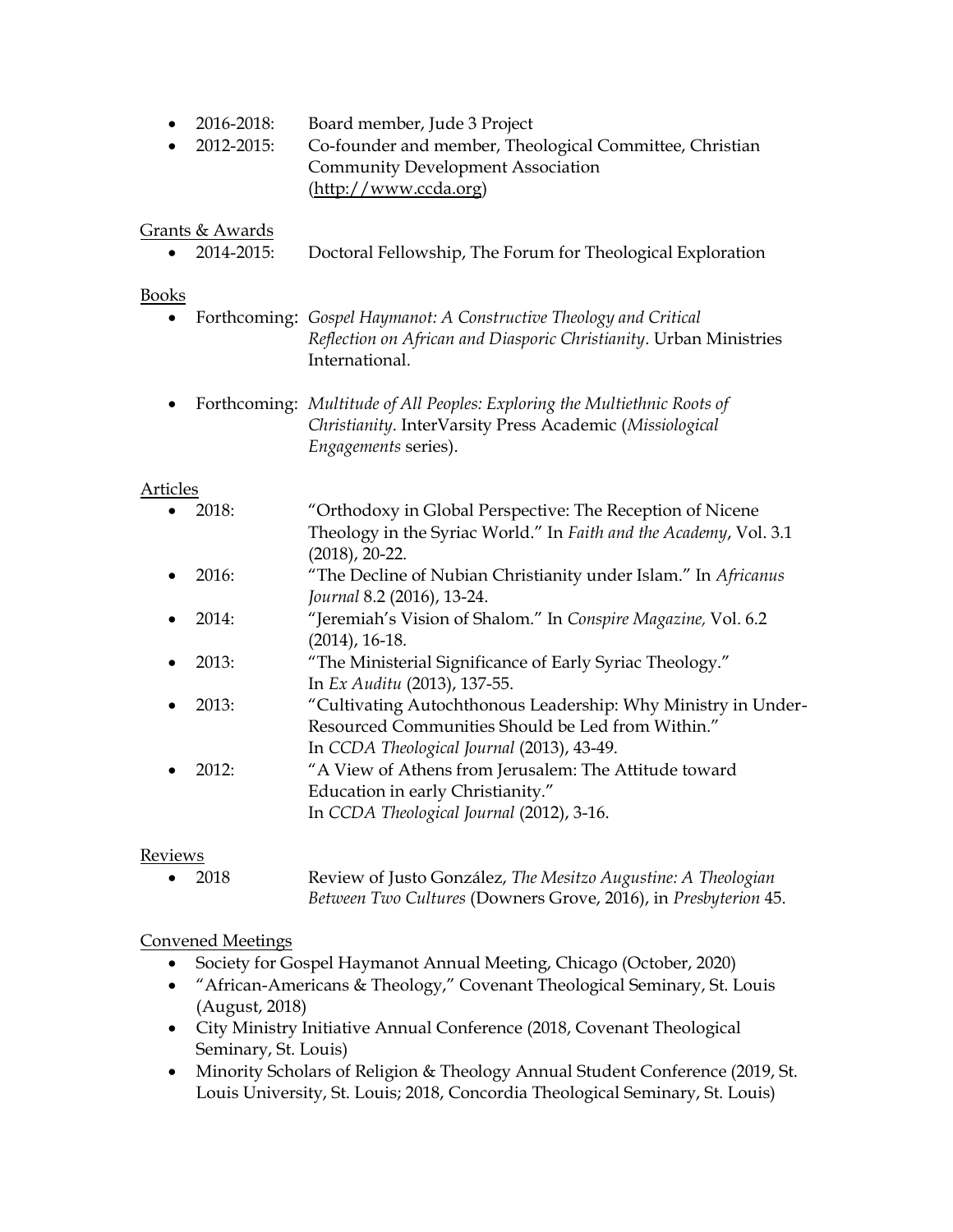• Inter-Minority Dialogue Annual Conference (fall 2016 & 2017, St. Louis)

### Invited Lectures

- "Survey of Early African Christianity," Southeastern Baptist Theological Seminary, Wake Forest (February, 2020)
- "Coptic Christology in the Homilies of Benjamin of Alexandria," Biola University, La Mirada (November, 2019)
- "Egyptian Religious History in Contemporary African-American Interfaith Dialogue," Thriving Frequency Conference, Philadelphia (October, 2019)
- "Decentering Whiteness in Theological Discourse," Liberating Evangelicalism Conference, Chicago (September, 2019)
- "The Roots of African Christianity," Legacy Conference, Chicago (July, 2019)
- "Urban Apologetics: Contemporary Black Christian Witness in Dialogue with African-American New Religious Movements." Fuller Theological Seminary, Houston & Pasadena (February, 2019)
- "Unapologetically Black, Unashamedly Christian" Illinois State University (February, 2019)
- "Exploring Pre-Colonial Christianity in Africa," Grace Covenant Community Church, Belfair Church, Renew Church, Impact Movement (LSU), Baton Rouge (February, 2019)
- "Continuing the Dream of Martin Luther King, Jr.," Sparta High School, Sparta, IL (January, 2019)
- "Engaging Millennials with Apologetics," Northeastern Seminary at Roberts Wesleyan College, Rochester (October, 2018)
- "Exclusivity & Inclusivity: Panel Debate," Jude 3 Project's Courageous Conversations, Chicago (September, 2018)
- "Egyptian Memory Layers in the Ethiopic *Maṣḥafa Berhān*," 25th International Medieval Congress, Leeds (July, 2018)
- "Woke Evangelism & Discipleship," The Global Summit, Grand Rapids (June, 2018)
- "Is Christianity a White Man's Religion?" Kent State University (April 2018)
- "Christian Identity Politics in Global Perspective," plenary address and education panel, Q Conference, Nashville (April, 2018)
- "Is Christianity a White Man's Religion?" Southern University (March, 2018)
- "Is Christianity a White Man's Religion?" George Lisle Lecture Series, Dayspring Church, St. Charles (March, 2018)
- "Early African Christianity Study Series," four-week series, First Baptist Church of Chesterfield, Chesterfield (February, 2018)
- "Contextualized Apologetics," Center for Apologetics and Cultural Engagement Symposium, Liberty University (February, 2018)
- "The Role of Justice in the Life of the Church," two-part series, Covenant Presbyterian Church, St. Louis (January, 2018)
- "Is Christianity a White Man's Religion?" lecture and chapel address, Wheaton College (January, 2018)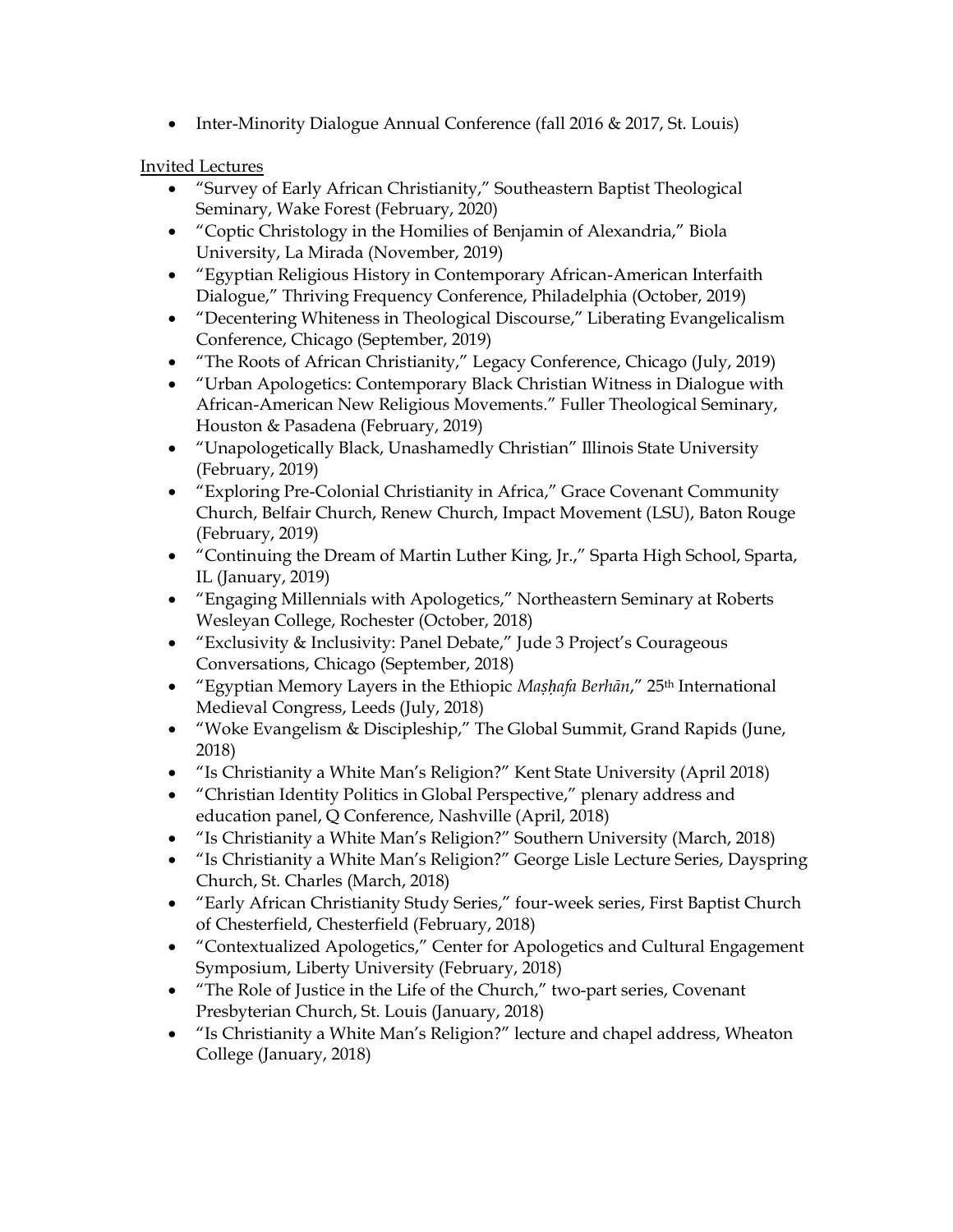- "Biblical Interpretation and Liturgical Performance in Global Christian Perspective," Scripture and Church Seminar, Institute for Biblical Research, Boston (November, 2017)
- "Early African Christianity: Contextualization, Decline and Persistence," Center for the Ancient World, St. Louis (October, 2017)
- "The African Origins of Christianity," Frequency Conference, Philadelphia (October, 2017)
- "Anthony Lamar Smith, Jason Stockley and St. Louis," podcast.wwwjude3project.com (September, 2017)
- "Why Christianity is Not the White Man's Religion: The African Roots of Global Christianity," Legacy Conference, Chicago (July, 2017)
- "The Deity of Christ and the Council of Nicaea," podcast: www.jude3project.com (June, 2017)
- "Early Christian Affectivity Among the Nations: A Response to *The Spirit, the Affections and the Christian Tradition*" Society for Pentecostal Studies, St. Louis (March, 2017)
- "Is Christianity the White Man's Religion? Part II" podcast: www.jude3project.com (December, 2016)
- "Embracing Particularization: A Biblical Theology of Cultural Differentiation," Dean's Lecture Series, Urshan Graduate School of Theology (September, 2016)
- "Behold I Am Doing a New Thing," chapel series, Greenville College (September, 2016)
- "No Further Burden: Deconstructing Cultural Captivity in Christian Life," chapel address, Union University (September, 2016)
- "Reconciliation Dialogue among Ethnic Minorities," Leadership Development Resource National Conference, Covenant Theological Seminary (September, 2016)
- "Is Christianity the White Man's Religion?" podcast: www.jude3project.com (June, 2016)
- "How Missional Service is Pulling Christians Together Around the World: Generational, Ethnic, and Denominational Barriers Can be Overcome," Panel moderator, Covenant Theological Seminary (January, 2016)
- "What has Ferguson to do with Jerusalem: The Role of Social Justice in the Christian Tradition," Leadership Development Resource National Conference, Covenant Theological Seminary (September, 2015)
- "Intercultural Church Planting and the Ancient Future of Globalizing Christianity," City Ministry Spring Conference: Welcome One Another, as Christ Welcomed You: Racial Identity in Christ, Covenant Theological Seminary (April, 2015)
- "Faith and the Theology of Suffering," chapel address, Hope College (February, 2015)
- "Wealth, Poverty, and Divine Favor in the Early Church," Christian Community Development Association national conference, Durham (September, 2014)
- "Shifting Identities: Faith and Ethnicity in Late Fifth-Century Egypt," Center for the Study of Early Christianity, The Catholic University of America (February, 2014)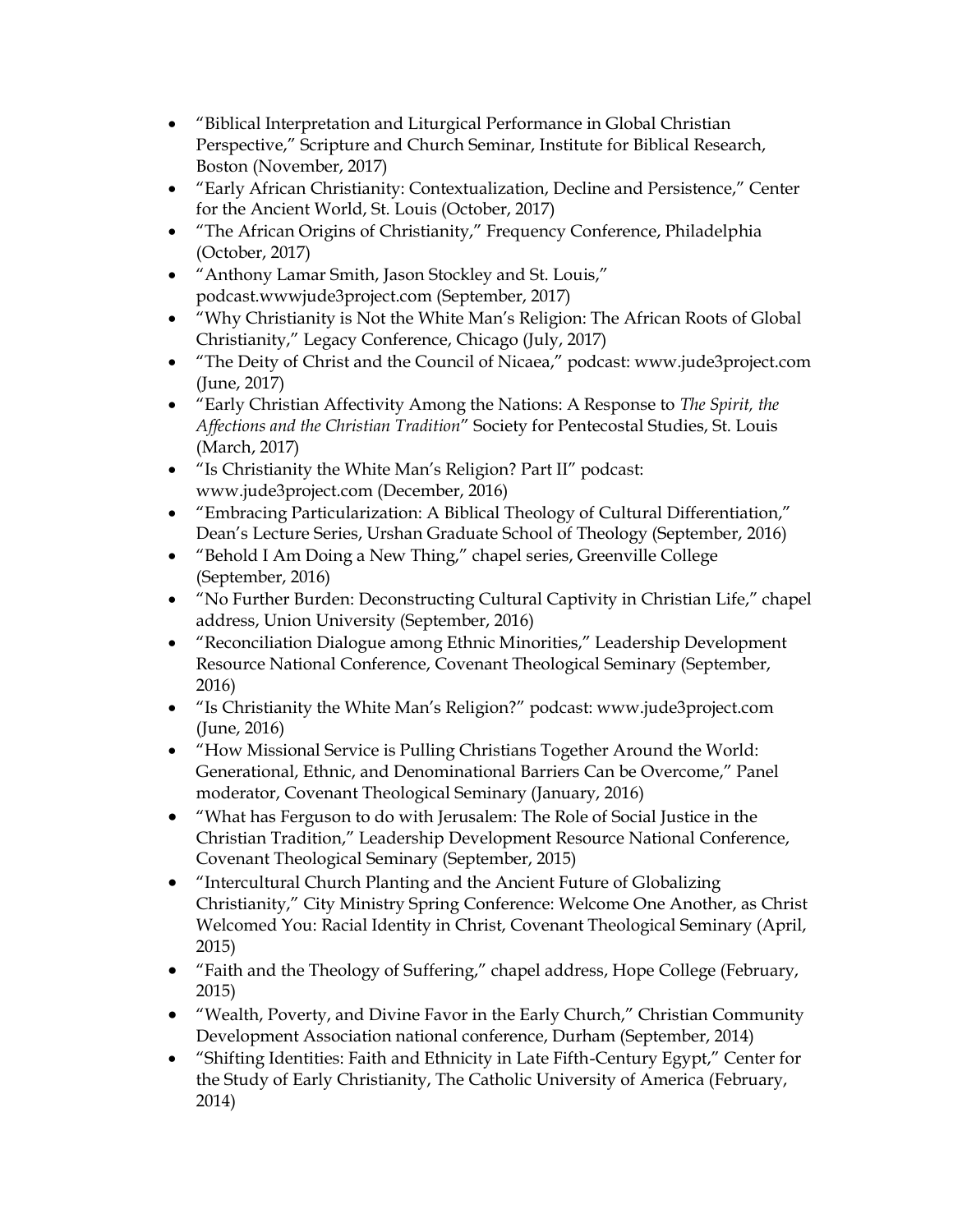- "Principles of Christian Community Development," Theology and Peace annual conference, University of North Carolina, Chapel Hill (June, 2013)
- "Multi-ethnicity in Early Christianity," Beyond Colorblind conference, Gordon College (January, 2013)
- "Global Christianity in Church History," chapel address, Eastern Nazarene College (September, 2011)

## Other Lectures

- "Varieties of Contextualization in Early African Christianity," American Society of Missiology, Wheaton College, Wheaton (June, 2017)
- "Early Christian Foundations for Indigenous Theological Self-Determination," North American Institute for Indigenous Theological Studies Symposium, George Fox University, Newberg (June, 2017)
- "Locating Frumentius in Late Antique Topography," North American Patristics Society, Chicago, IL (May, 2017)
- "Visions of Change: Coptic Sources on the Arab Muslim Conquest," 11<sup>th</sup> International Congress of Coptic Studies, Claremont Graduate University (July, 2016)
- "Ephrem and Nicene Terminology: Trends Across Syriac Literary Genres," North American Patristics Society, Chicago, IL (May, 2016)
- "Faith and Identity Politics in Sixth-Century Anti-Chalcedonian Egypt," Sixteenth St. Shenouda-UCLA Conference of Coptic Studies, St. Shenouda the Archimandrite Coptic Society (July, 2015)
- "Ethnic Boundaries in Late Antique Egyptian Religious Discourse," Near and Middle Eastern Civilizations Graduate Students' Association Symposium: Making and Breaking Boundaries: The Political, Cultural, Ethnic, and Religious Networks, and the Ever-Changing 'Borders' of the Near and Middle East, University of Toronto (February, 2015)
- "Egyptian Ethnic Identity Development in the Syriac Writings of Timothy Aelurus," Dorushe Graduate Student Conference on Syriac Studies, Duke University (March, 2014)
- "Early Christian Responses to Poverty," Christian Community Development Association national conference, New Orleans (September, 2013)
- "Contextualized Christianity: Ethnicity and Faith in *The Life of Longinus*," Christian Community Development Association national conference, Minneapolis (September, 2012)
- "Christians and Muslims in the African-American Community: An Interfaith Dialogue," America's Islamic Heritage Museum, Washington, DC (July 2012)
- "The Chalcedonian Schism and the Westernization of Christianity," Christian Community Development Association national conference, Cincinnati (September, 2009)
- "Foxes and Lions: Commentary on the Homiletical Agenda in Shenoute's Discourses," Archbishop Iakovos Graduate Students Conference in Patristic Studies, Holy Cross Greek Orthodox School of Theology (March, 2009)
- "Theologizing Violence in Early Christianity," Urban Youth Workers Institute national conference, Los Angeles (May, 2008)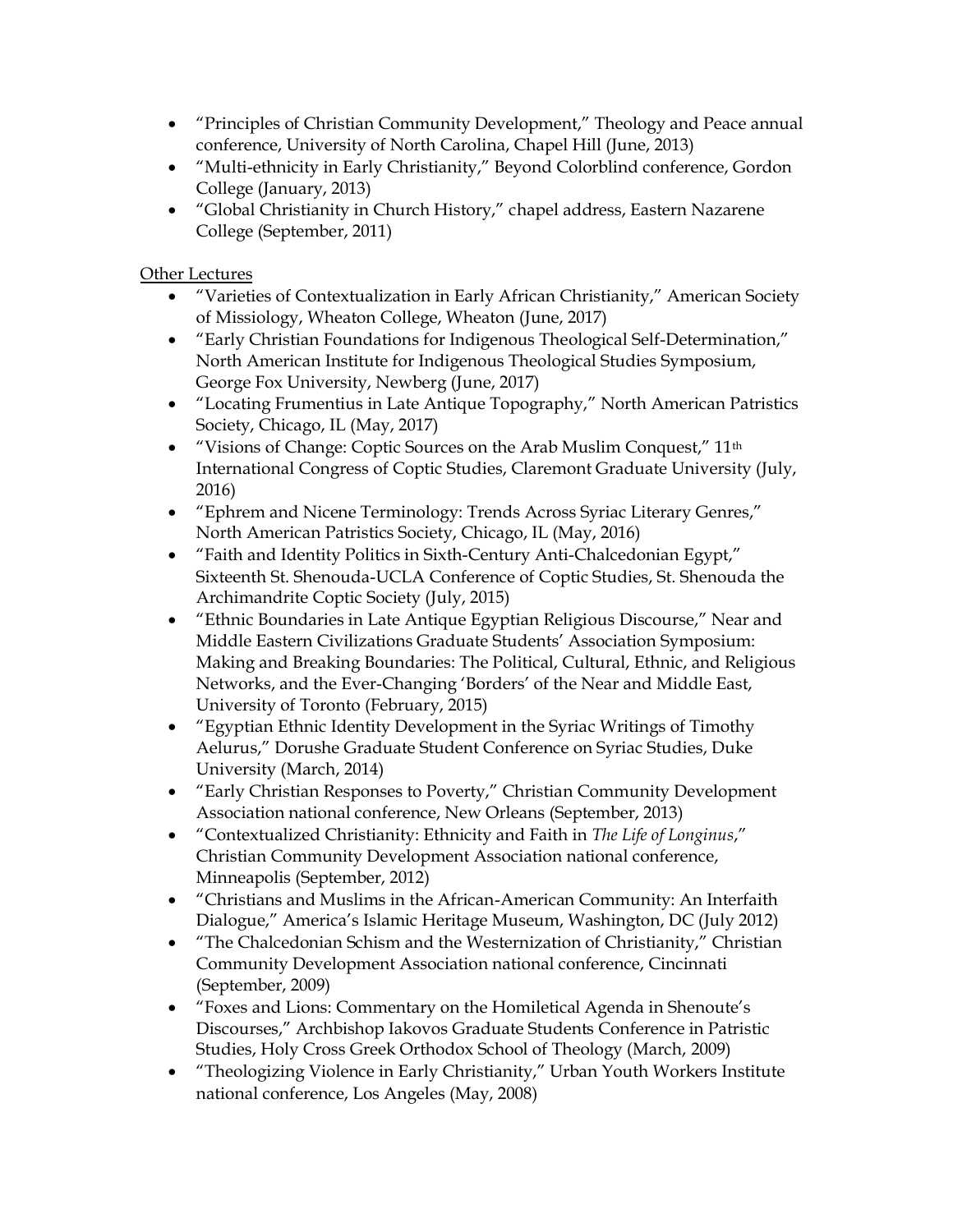- "Theology of Suffering," Urban Youth Workers Institute national conference, Los Angeles (May, 2007)
- "Christianity and Culture," Seminary Consortium for Urban Pastoral Education (SCUPE) Congress on Urban Ministry, Chicago (June, 2006)

#### Languages

- Coptic
- Syriac
- Ge'ez
- Greek
- Hebrew
- Latin
- Armenian
- Spanish (spoken & read)

## Courses Taught

- Christianity in African Contexts (Summer 2019, Eden Theological Seminary)
- History of Christianity: Origins to Us (Spring 2019, North American Institute for Indigenous Theological Studies/Whitley College, Melbourne)
- Gospel, Church & Culture (Spring 2019, Western Theological Seminary)
- Biblical Hebrew (January 2019, Eden Theological Seminary)
- Global Christian History (January 2018, Indian Bible College, Flagstaff)
- Missions and Urban Ministry (Summer 2017, American Theological Institute, Abidjan)
- Church History II: East-West Schism to the Present (Summer 2017, American Theological Institute, Dakar)
- People's Religious Traditions (Fall 2016-Fall 2018, Covenant Theological Seminary)
- City Ministry Practicum (Fall 2016-Spring 2018, Covenant Theological Seminary)
- Journey to Mosaic (Summer 2016, North Park Theological Seminary, Chicago)
- Intercultural City Ministry (Spring 2016-Spring 2018, Covenant Theological Seminary)
- Historia de la Iglesia: Desde la era patrística hasta la Reforma (Spring 2016, Gordon-Conwell Theological Seminary, Orlando)
- Early Alexandrian Christianity (Spring 2016, Center for Early African Christianity/Alexandria School of Theology, Cairo)
- God's World Mission (Fall 2015-Fall 2018, Covenant Theological Seminary)
- Race and Ethnicity in the American Urban Context (Summer 2015 & 2018, North Park Theological Seminary/Fuller Theological Seminary, Chicago)
- Church History II (Spring 2015, Gordon-Conwell Theological Seminary, Fontana)
- Christian Thought (Spring 2015, Nyack College)
- Modern Church History (Spring 2015, New York Theological Seminary)
- Church History I (Spring 2015, Gordon-Conwell Theological Seminary, Fontana)
- Introduction to the First Testament (Spring 2015, New York Theological Seminary, Sing Sing Correctional Facility Campus)